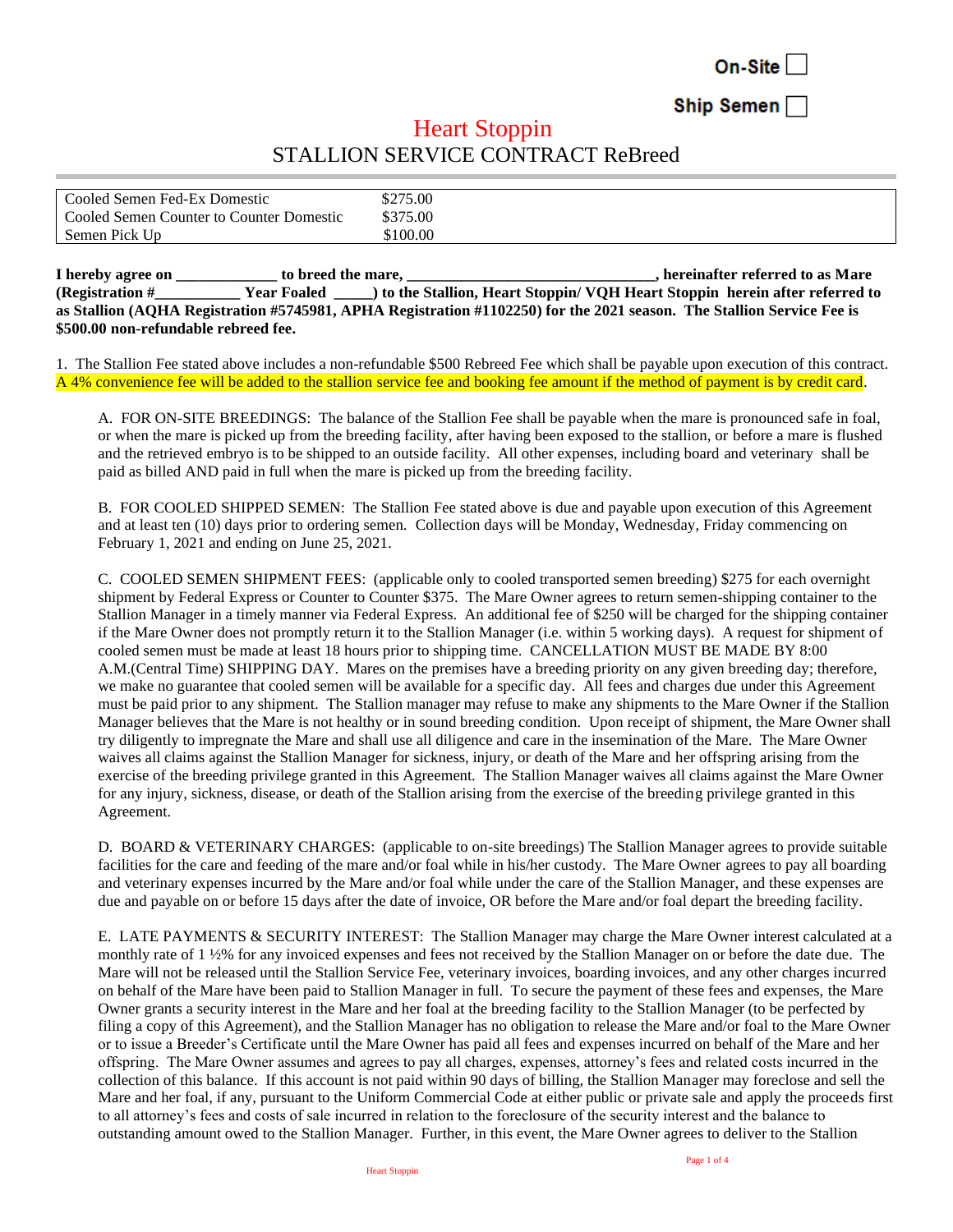Manager the original registration papers and properly executed transfer papers on the Mare and her foal. If the Mare Owner refuses to execute all necessary transfer documents and deliver registration papers after default the Mare Owner agrees to pay \$500 to cover the costs of obtaining a new registration certificate or the amount necessary to cover these costs.

## **2. Initial here that you are aware that Heart Stoppin is a Herda carrier and only mares that are Herda N/N will be booked.\_\_\_\_\_\_\_**

3. CONDITIONS & TREATMENT: The Mare Owner agrees that when delivered to the Stallion manager or when a cooled semen shipment is requested, the Mare will be healthy and in sound breeding condition. A copy of both sides of the registration papers on the mare must accompany the contract. The Mare Owner warrants that he/she is the owner of record of the Mare. If the Mare is to be bred , then upon or before delivery of the Mare, the Mare Owner must provide the Stallion Manager with the following for the Mare: (a) negative Coggins test dated within 12 months prior to the delivery of the Mare, and (b) vaccination, deworming, farrier, and any other health and reproductive records reasonably deemed necessary by the Stallion Manager for the care and health of the Mare and her foal. Failure to furnish these health certificates will be authorization for the Stallion Manager to perform such services as deemed necessary for the Mare's well being and will be at the Mare Owner's expense.

4. CARE OF MARE & FOAL FOR ON-SITE BREEDINGS: For Mares bred on-site the Stallion Manager shall prepare the Mare for breeding and shall conduct the breeding and post breeding care. The Stallion Manager shall exercise reasonable judgment in the breeding, care, and supervision of the Mare; however, the Mare Owner waives all claims against the Stallion Manager for the sickness, injury, or death of the Mare and her offspring from matters beyond the Stallion Manager's reasonable control or despite the rendering of reasonable and ordinary care. The Stallion Manager shall diligently try to settle the Mare; the Mare Owner agrees to give the Stallion Manager ample opportunity to settle the Mare (having bred her through at least two (2) heat-periods). The Stallion Manager does not offer a Live Foal Guarantee for any mare boarded on the Stallion Manager's premises unless the mare has been pregnancychecked, and is found to be pregnant by the Stallion Manager's veterinarian prior to leaving the premises. IF THE MARE LEAVES BEOFRE BEING PREGANCY-CHECKED, THEN ALL UNPAID BOARD, EXPENSES, AND BREEDING FEES BECOME DUE AND PAYABLE. THE STALLION MANAGER MUST RECEIVE CONFIRMATION OF A PREGANANCY CHECK IN WRITING WITHIN 45 DAYS OF OVULATION, OR THE LIVE FOAL GUARANTEE IS VOID. If for any reason a Mare does not settle, the Mare Owner waives any claim against the Stallion Manager. The Stallion Manager's veterinarian will examine the Mare for normal breeding conditions and will administer care for the Mare and her offspring that the Stallion Manager deems necessary, and the Mare Owner grants to the Stallion Manager the right to exercise all reasonable authority and discretion with respect to the care of the Mare and her offspring. If any

extraordinary health care is required for the Mare and her offspring, the Stallion Manager shall attempt to contact the Mare Owner by telephone prior to taking any required action, but the Stallion Manager's inability to contact the Mare Owner does not abrogate the authority granted to the Stallion Manager by the Mare Owner.

**The Stallion is bred to a full book of mares each year. This book is determined by the number of mares that the Stallion Manager anticipates being able to breed successfully during the breeding season. It is always the goal of the Stallion Manager to get the mare bred as soon as possible after her arrival at the breeding facility. However, there may be times during the season when there are more mares in heat than can be bred on a given day. During these times the Stallion Manager must give priority to some mares over others. There are several factors that influence this decision. For example, priority is given to mares that are maintained at the breeding facility, opposed to mares that are hauled in with a breeding follicle. The Stallion Manager will do all that is possible to minimize lost breeding cycles in mares.** 

The Stallion Manager reserves the right to refuse to accept any mare which is (1) not in proper condition or (2) which does not have all of the records, tests and registration as required herein.

5. BREEDING OF THE MARE BY COOLED TRANPORTED SEMEN. The Mare Owner is responsible for all facets of breeding the Mare and agrees to comply with all related breed association requirements concerning the use and handling of cooled semen. The Mare Owner agrees to use his/her best efforts to perform the insemination procedure within 24 hours, but not more than 48 hours after collection of semen from the Stallion. The Mare Owner agrees that an individual who is qualified and experienced in the use and handling of cooled semen will perform the insemination. The Mare Owner agrees to use all cooled semen provided by this Agreement for the Mare named in this Agreement and no other. THE STALLION MANAGER MAKES NO WARRANTY OR GUARANTY, EXPRESSED OR IMPLIED, WITH RESPECT TO COOLED SEMEN, INCLUDING, WITHOUT LIMITATION, THE WARRANTY OF FITNESS FOR A PARTICULAR PURPOSE. THE STALLION MANAGER MAKES NO GUARANTEE OF DELIVERY WITHIN A CERTAIN TIME PERIOD AND MAKES NO GUARANTEE THAT THE COOLED SEMEN WILL SAFELY REACH THE INSEMINATION POINT WITHOUT LOSING INTERGRITY, QUALITY, OR CHARACTERISTICS.

6. EMBRYO TRANSFER. If more than one embryo is produced from a Stallion breeding under this Agreement and if multiple embryos are transferred, then the Mare Owner must notify the Stallion Manager within 48 hours of transfer of the embryo(s). If embryo transfers result in multiple pregnancies, then the Mare Owner must pay the Stallion Manager the Stallion Service Fee for EACH pregnancy before ANY breeder's certificate will be issued.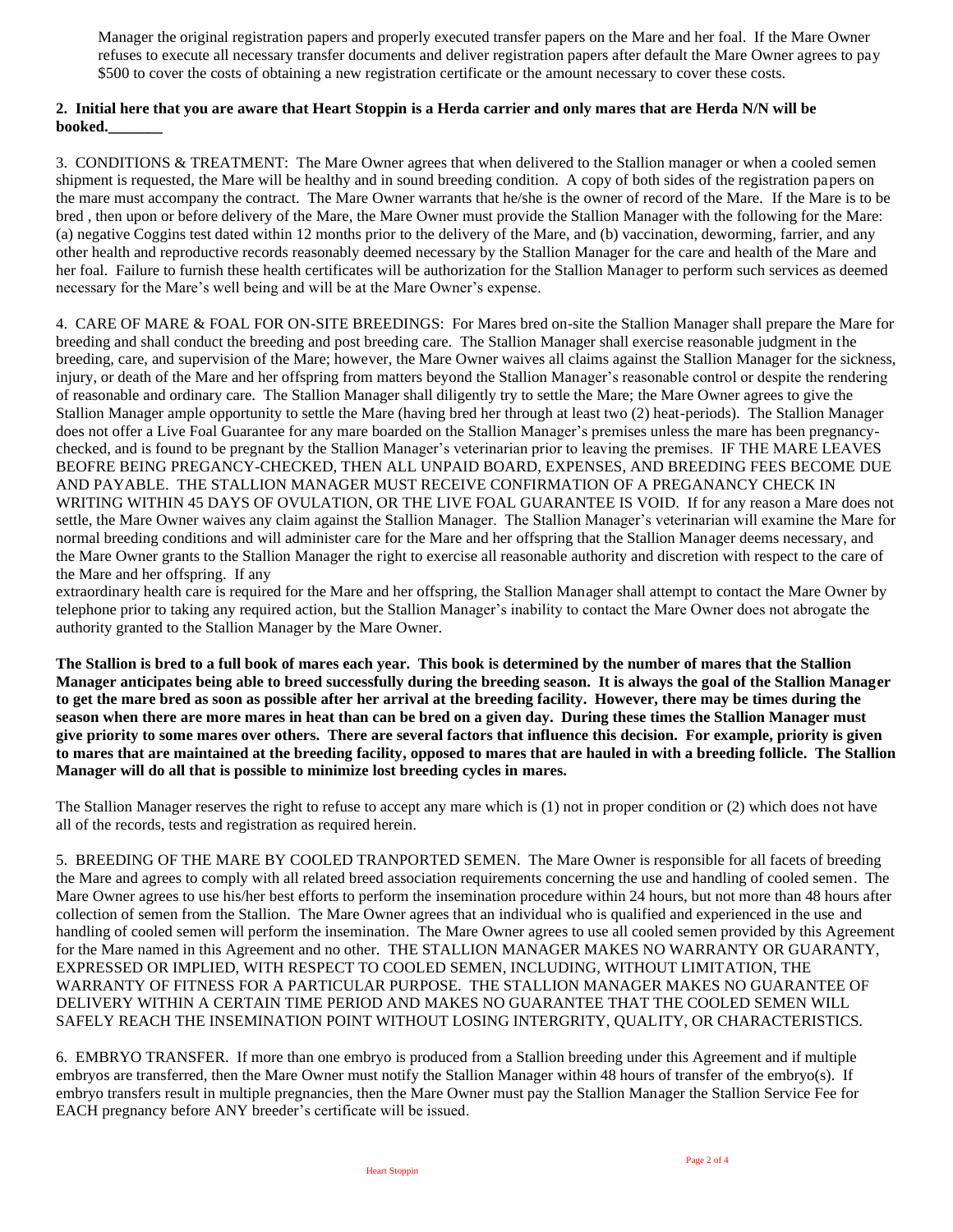7. LIVE FOAL GUARANTEE. If the Mare fails to produce a live foal from the breeding privilege granted by this Agreement, the Mare Owner may rebreed the mare (or a substitute mare mutually agreed upon by the Mare Owner and the Stallion Manager) during the subsequent breeding season. A non-refundable rebreed fee of \$500 shall be assessed the following breeding year prior to shipment of semen or insemination of mare on-site. The Mare Owner may not assign this breeding contract or substitute any other mare for the Mare under this Agreement, without the prior written consent of the Stallion Manager. Any attempted assignment without the prior consent of the Stallion Manager will, at the option of the Stallion Manager, terminate this Agreement and release the Stallion Manager from all obligations hereunder. "LIVE FOAL" means that the foal resulting from the breeding stands and nurses without assistance and lives for 24 hours. This return breeding privilege is conditioned upon the Mare Owner giving the Stallion Manager written notice within 7 days after foaling or aborting that the Mare did not produce a live foal. This notice must be accompied by a certificate from the attending veterinarian that no live foal was born. . If the Mare Owner/Agent fails to re-breed the mare the following year any and all fees become forfeited, the right to re-breed is cancelled, and the Stallion Manager is released from all further obligation of this contract. Any exception will be at the discretion of the Stallion Manager.

8. The stallion owner and stallion manager may charge a \$100.00 office charge for mare substitution fee if a mare is being substituted for a mare that had previously had semen shipped and/or bred on-site during the same breeding season.

9. A "Breeder's Certificate" will be issued for the foal conceived by the mating when stallion fees and all other expenses have been paid in full. The Mare Owner will receive a Breeder's Certificate when the Stallion Manager has been notified that a live foal has been produced.

10. TERMINATION. If the Stallion dies or in the opinion of the Stallion Manager becomes unfit for breeding frozen semen may be used at the discretion of the Stallion Manager, If the stallion is sold or if the Mare should die or become unfit to breed, this Agreement will, at the option of the Stallion Manager, immediately terminate, but the Mare Owner shall continue to be responsible for payment to the Stallion Manager for all expenses incurred by the Stallion Manager on behalf of the Mare Owner prior to the Mare and the offspring being removed from the breeding facility. The Stallion Fee (less the non refundable Booking Fee) will be refunded, and the Stallion Manager and the Mare Owner will be released from any further obligation under this Agreement.

11. THE LIVE FOAL GUARANTEE IN THIS CONTRACT IS NON-TRANSFERABLE AND NON-ASSIGNABLE and should the Mare be sold or otherwise disposed of prior to the birth of the foal, the live foal guarantee granted shall be void. However, the Stallion Manager may, at his/her discretion, upon application and payment of applicable fees, continue to honor the live foal guarantee granted to the original owner. In the event that the Stallion Manager agrees to the transfer or assignment of the "live foal guarantee" rights, under the terms of this contract, then the new owner agrees to be bound by all terms and conditions hereof, insofar as the same may then be applicable.

12. ENTIRE AGREEMENT/GOVERNING LAW/VENUE. This Agreement contains the entire agreement between the parties and may be amended only in writing signed by each of the parties. Texas law governs this Agreement, all of the terms and provisions of which are performable in Grayson County, Texas. The parties agree that any legal action brought under this Agreement or pertaining to the subject matter of this Agreement can only be brought in Grayson County, Texas. (UNDER TEXAS LAW (CHAPTER 87, CIVIL PROACTIVE AND REMEDIES CODE), AN EQUINE PROFESSIONAL IS NOT LIABLE FOR AN INJURY OR THE DEATH OF A PARTICIPANT IN EQUINE ACTIVIITIES RESULTING FROM THE INHERENT RISKS OF EQUINE ACTIVITIES).